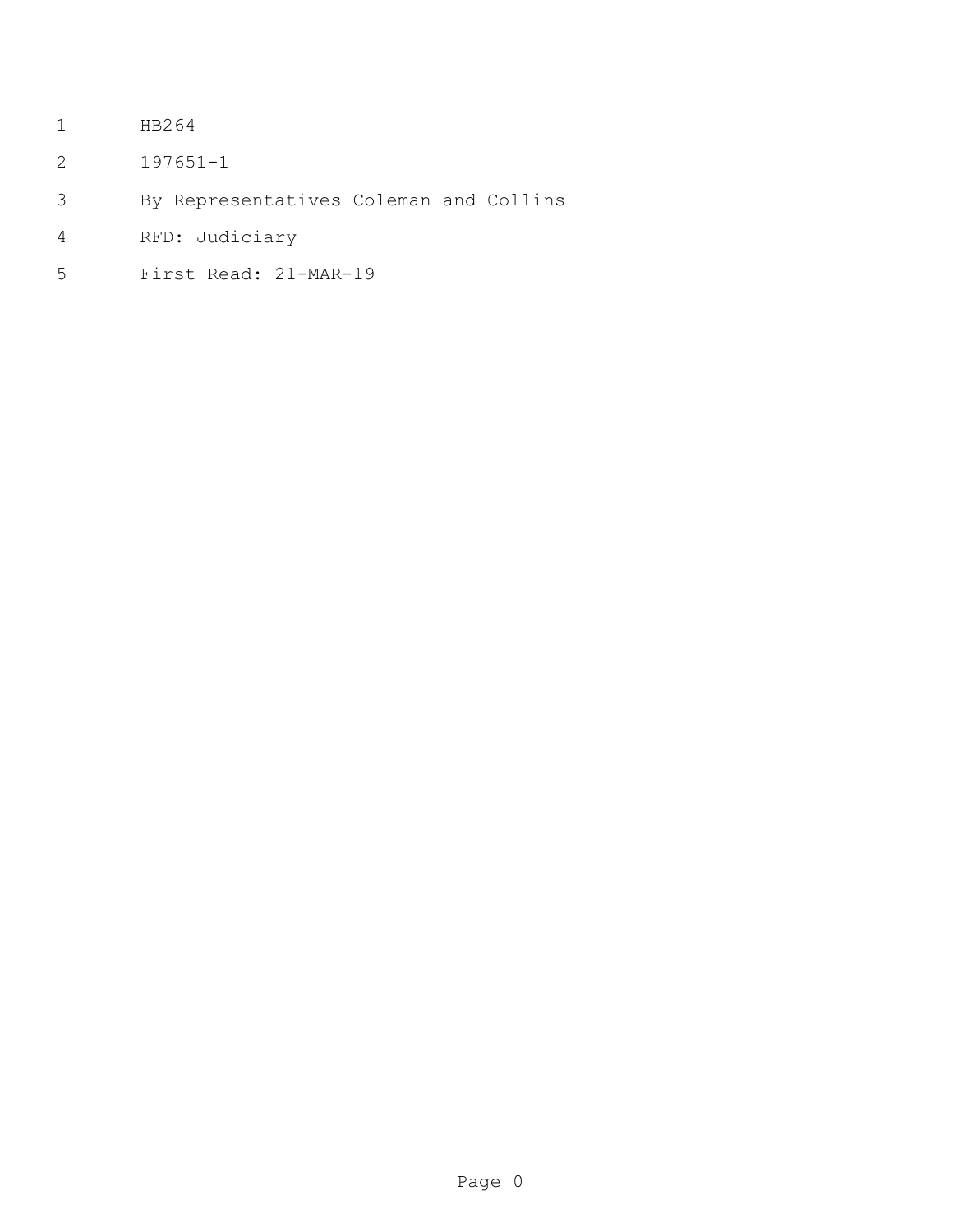197651-1:n:03/11/2019:CNB/cr LSA2019-814 SYNOPSIS: Under current law, the penalty for a first violation of failing to post human trafficking hotline information in certain establishments is a warning and the penalty for a subsequent violation is \$25. This bill would increase the penalty to \$250 for a first violation and \$2,500 for a subsequent violation. This bill would establish which agencies would be responsible for enforcement of this act. This bill would further provide for technical revisions. Amendment 621 of the Constitution of Alabama of 1901, now appearing as Section 111.05 of the Official Recompilation of the Constitution of Alabama of 1901, as amended, prohibits a general law whose purpose or effect would be to require a new or increased expenditure of local funds from becoming effective with regard to a local governmental entity without enactment by a 2/3 vote

Page 1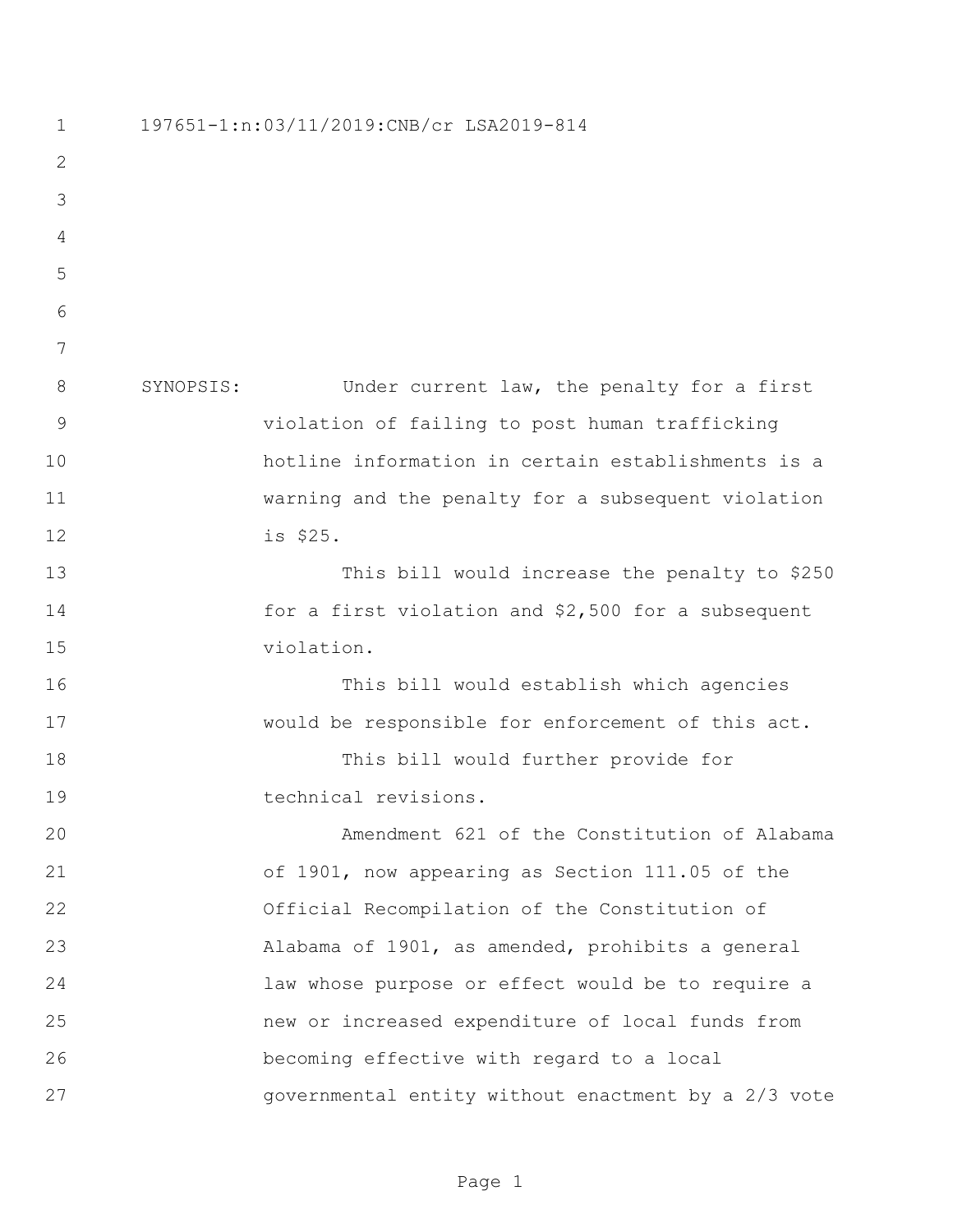unless: it comes within one of a number of specified exceptions; it is approved by the affected entity; or the Legislature appropriates funds, or provides a local source of revenue, to 5 the entity for the purpose. The purpose or effect of this bill would be to require a new or increased expenditure of local 8 funds within the meaning of the amendment. However, the bill does not require approval of a local governmental entity or enactment by a 2/3 vote to become effective because it comes within one of the specified exceptions contained in the 13 amendment. A BILL 16 TO BE ENTITLED 17 AN ACT Relating to human trafficking; to amend Section 13A-6-170, Code of Alabama 1975, to revise the penalties for violations; to establish which agencies are responsible for enforcement; to provide for technical revisions; and in connection therewith would have as its purpose or effect the requirement of a new or increased expenditure of local funds within the meaning of Amendment 621 of the Constitution of Alabama of 1901, now appearing as Section 111.05 of the

Page 2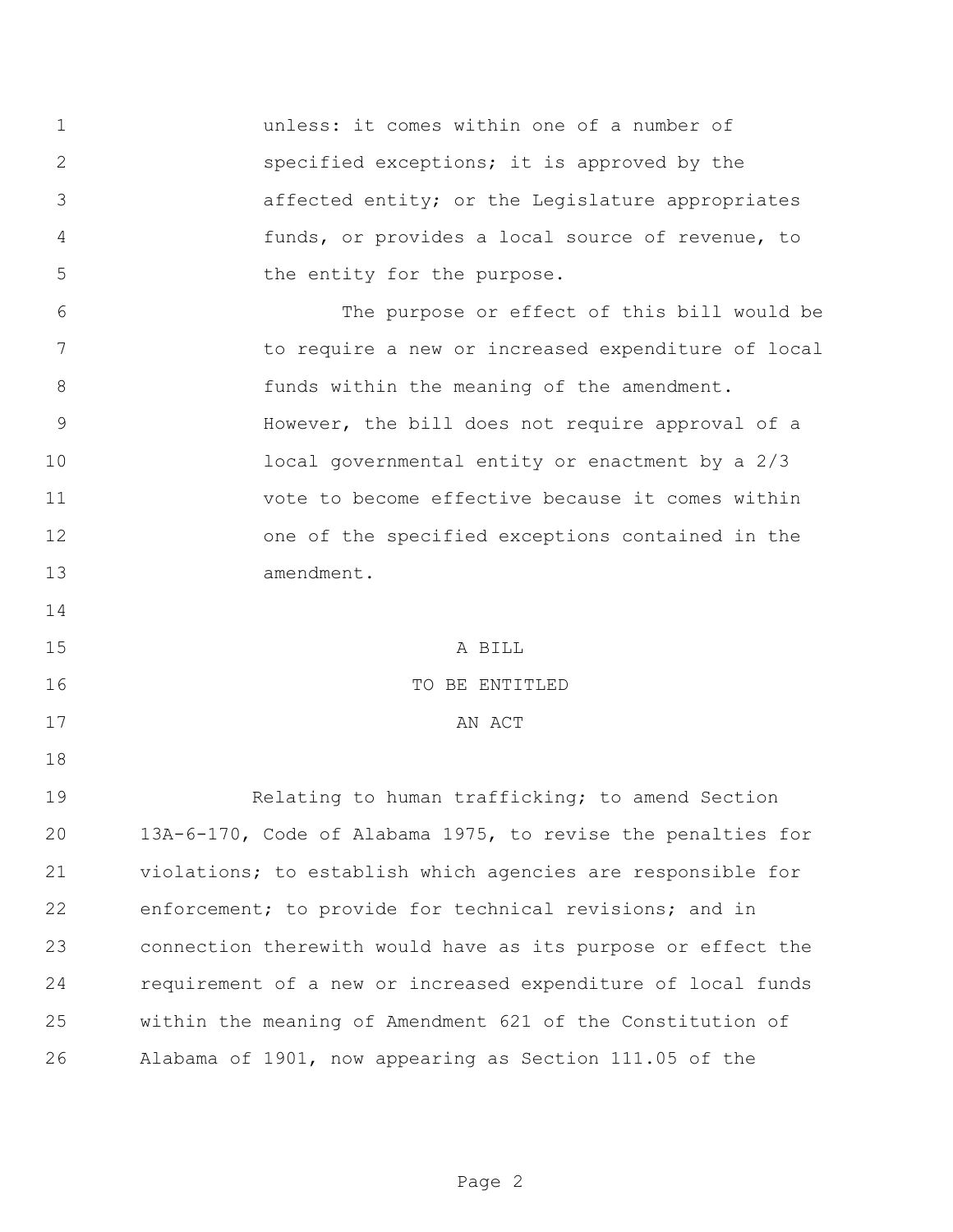1 Official Recompilation of the Constitution of Alabama of 1901, 2 as amended.

3 BE IT ENACTED BY THE LEGISLATURE OF ALABAMA:

4 Section 1. Section 13A-6-170, Code of Alabama 1975, 5 is amended to read as follows:

6 "§13A-6-170.

7 "(a)(1) Except as provided in subdivision (2), this 8 section applies to all of the following persons or 9 establishments:

10 "a. All persons owning any establishment that 11 requires a liquor license or a retail alcoholic beverage 12 license, and that does not also have a food or beverage 13 permit, or both;

14 "b. All persons owning any hotel that has been cited 15 as a nuisance as defined in Sections 13A-12-110 to 13A-12-122, 16 inclusive; Section 6-5-140.

17 The Music Multimers of the resons owning any massage parlor where an 18 employee has been cited with violating Section 45-13-41, or 19 where the establishment that has been cited as a nuisance as 20 defined in Section  $6-5-140$ ;

21 The Many any airport, train station, or bus station; 22 and.

 "e. All persons owning any business that provides entertainment commonly called stripteasing or topless entertaining or entertainment that has employees who are not clad both above and below the waist.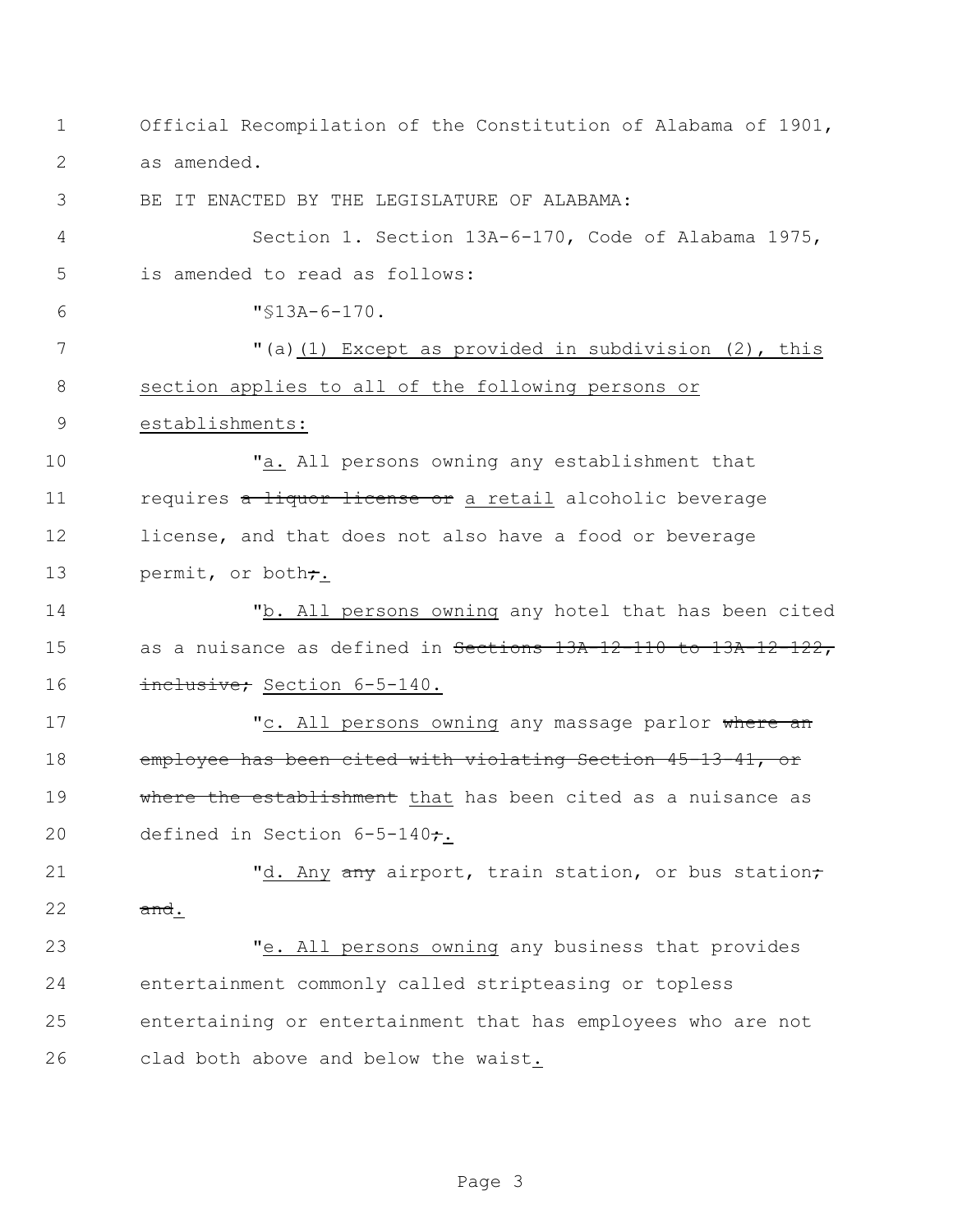1 This subsection does not apply to businesses providing entertainment in theaters, concert halls, art centers, museums, or similar establishments that are devoted primarily to the arts or theatrical performances, when the performances that are presented are expressing matters of serious literary, artistic, scientific, or political value. "(b) Any person subject to this section shall post in a location conspicuous to the public at the entrance of the business or where such posters and notices are customarily posted, a poster of no smaller than 8 1/2 by 11 inches in size that states all of the following: ""(1) If you or someone you know is being forced to engage in any activity and cannot leave - whether it is commercial sex, housework, farm work, or any other activity - call the National Human Trafficking Resource Center Hotline at 1-888-373-7888 to access help and services. **""**(1) (2) Victims of human trafficking are protected under U.S. law.  $\cdots$   $\cdots$   $\cdots$   $\cdots$   $\cdots$   $\cdots$   $\cdots$   $\cdots$   $\cdots$   $\cdots$   $\cdots$   $\cdots$   $\cdots$   $\cdots$   $\cdots$   $\cdots$   $\cdots$   $\cdots$   $\cdots$   $\cdots$   $\cdots$   $\cdots$   $\cdots$   $\cdots$   $\cdots$   $\cdots$   $\cdots$   $\cdots$   $\cdots$   $\cdots$   $\cdots$   $\cdots$   $\cdots$   $\cdots$   $\cdots$   $\cdots$   $\$  ""a. Available 24 hours a day, 7 days a week. ""b. Operated by a nonprofit, nongovernmental organization. ""c. Anonymous and confidential. ""d. Accessible in 170 languages. ""e. Able to provide help, referral to services, training, and general information."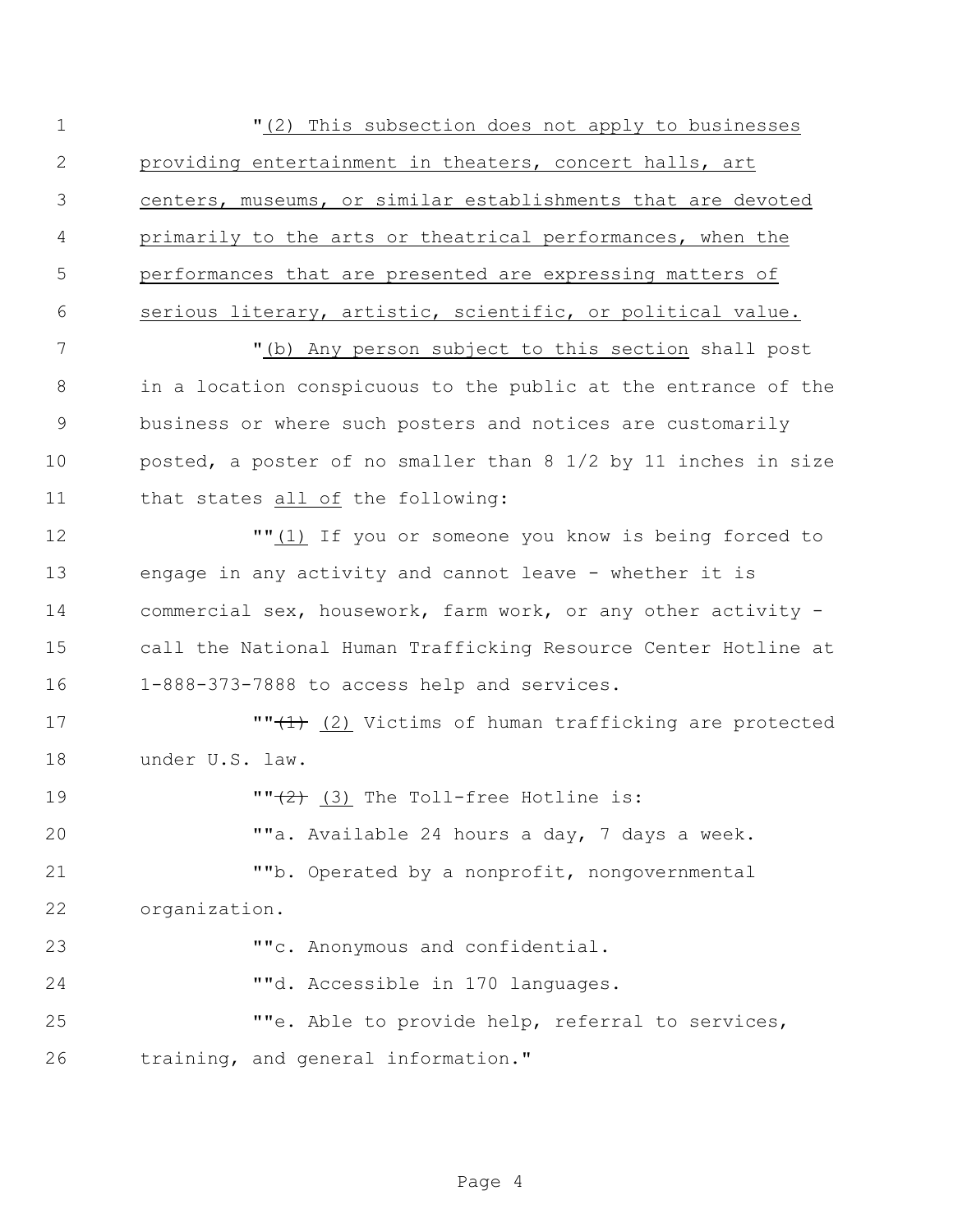"This subsection shall not apply to businesses providing entertainment in theaters, concert halls, art centers, museums, or similar establishments that are devoted primarily to the arts or theatrical performances, when the performances that are presented are expressing matters of serious literary, artistic, scientific, or political value. 7 The Mode of the poster shall be available on the 10 Internet website of all of the following: "(1) The Alabama Alcoholic Beverage Control Board where documents associated with obtaining a liquor license or alcoholic beverage license are customarily located. "(2) The Alabama Public Service Commission.  $(3)$  The Alabama Department of Labor. **14** The owners shall print the poster from any 15 of the Internet websites in subsection (b) (c) or ask that the poster be mailed for the cost of printing and first class 17 bostage and post the sign in compliance with subsection  $(a)$  (b). 19 The Alcoholic Beverage Control Board, the Public Service Commission, and the Department of Labor shall post the sign on its Internet site in English, Spanish, and any other language deemed appropriate by the Commissioner of Labor. The owners shall obtain and post the posters in English, Spanish, and any other languages deemed appropriate by the Commissioner of Labor. **"<del>(e)</del>** (f) The Alcoholic Beverage Control Board, the

Public Service Commission, and the Department of Labor shall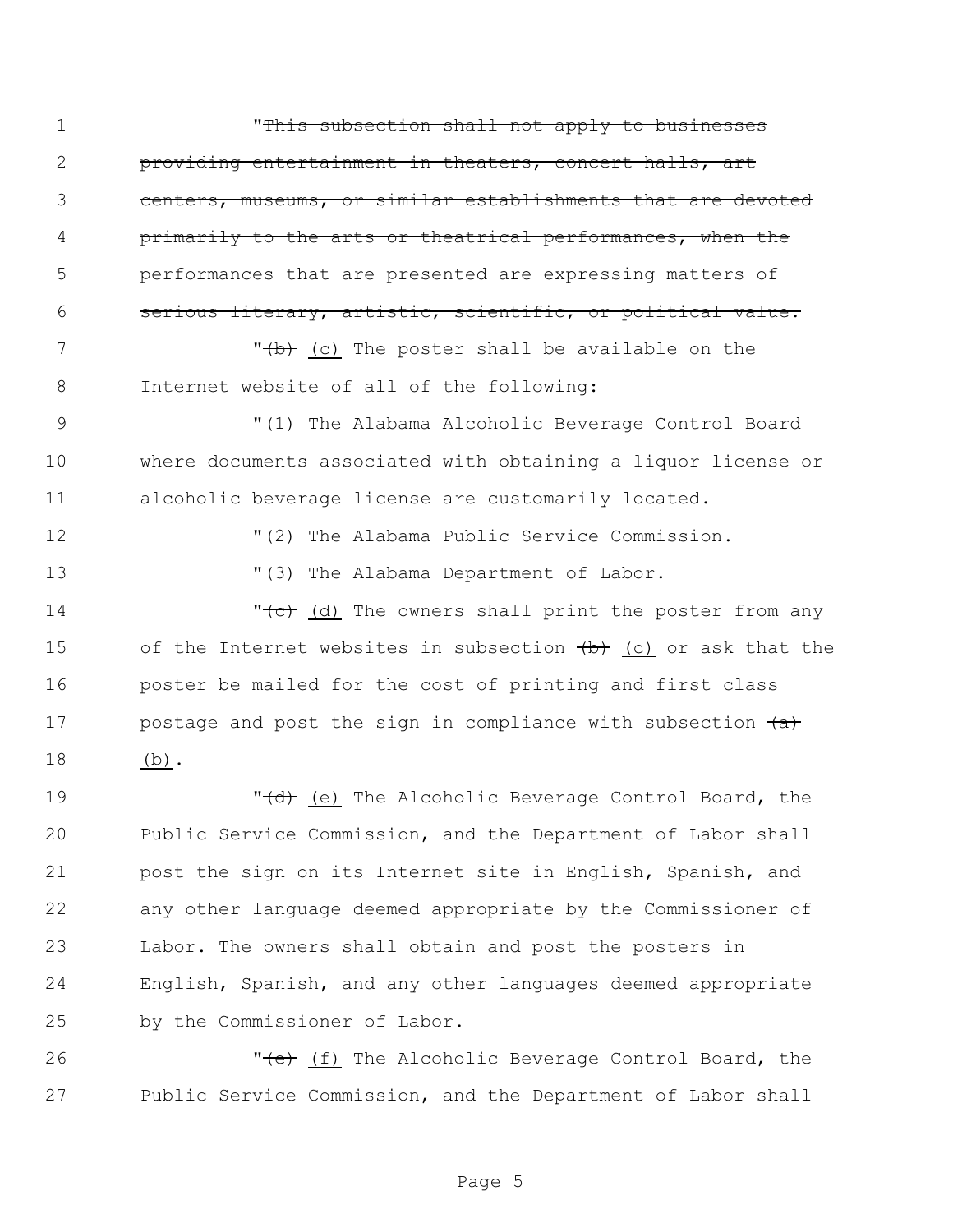provide each applicable business or establishment with notice of mandatory compliance of this section.

3  $\sqrt{f}$  (q)(1) A person who violates this section shall 4 be subject to a warning fine of two hundred fifty dollars 5 (\$250) on the first violation and a fine not to exceed fifty 6 dollars  $(550)$  of two thousand five hundred dollars  $(52,500)$  for each subsequent violation. The violation or noncompliance with this section, and each day's continuance thereof, shall constitute a separate and distinct violation.

 "(h) The Alabama Department of Labor in consultation with the Alcoholic Beverage Control Board and the Public Service Commission, shall adopt rules to ensure licensees of 13 the Alcoholic Beverage Control Board, massage parlors, airports, train stations, bus stations, hotels, and businesses that provide entertainment as referenced in paragraph (a)(1)e., comply with the provisions of this section and to further provide for enforcement of this section."

 Section 2. Although this bill would have as its purpose or effect the requirement of a new or increased expenditure of local funds, the bill is excluded from further requirements and application under Amendment 621, now appearing as Section 111.05 of the Official Recompilation of the Constitution of Alabama of 1901, as amended, because the bill defines a new crime or amends the definition of an existing crime.